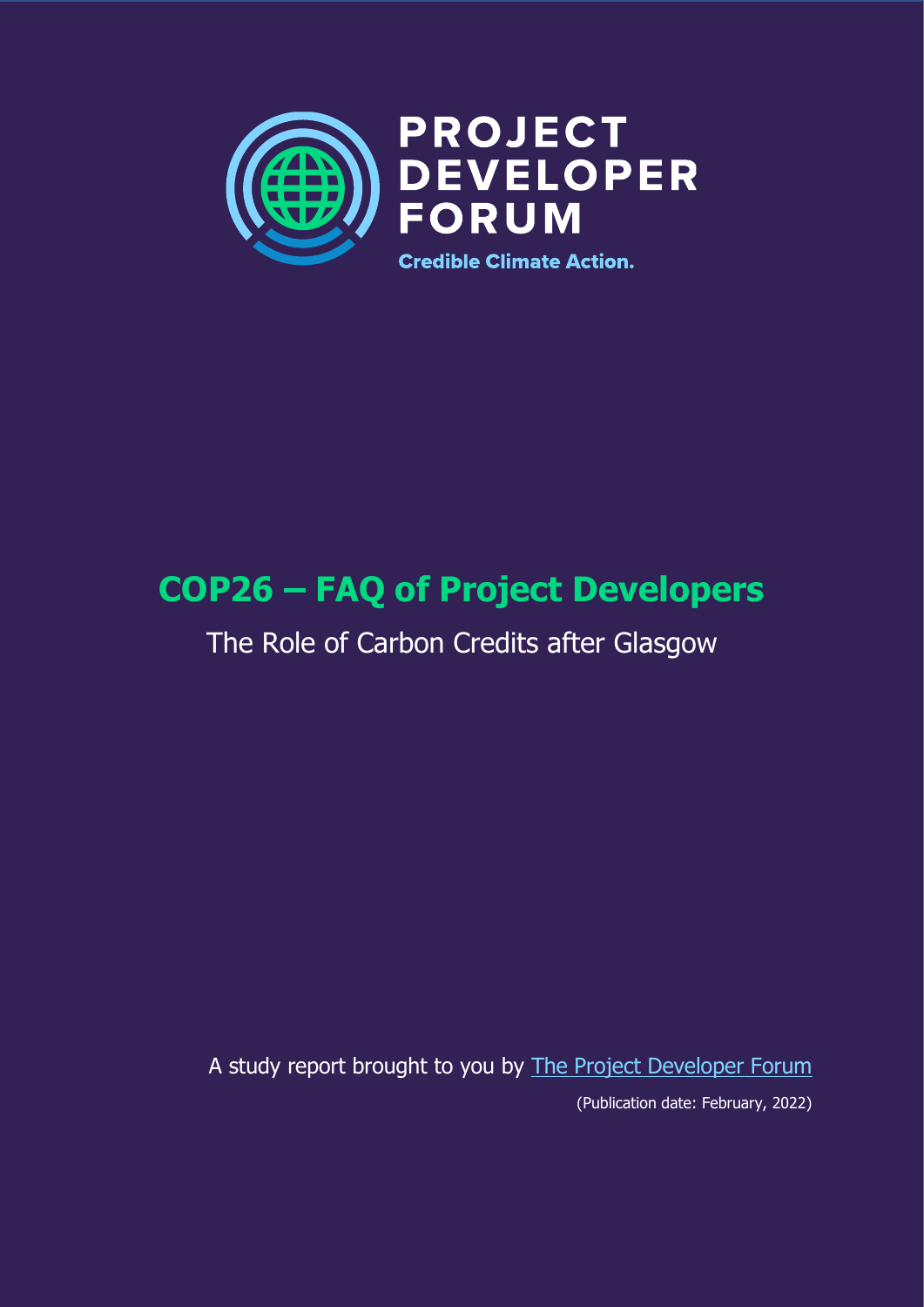

## **TABLE OF CONTENTS**

| <b>FAQ</b> |   |
|------------|---|
|            |   |
|            | 6 |
|            |   |
|            |   |

|--|--|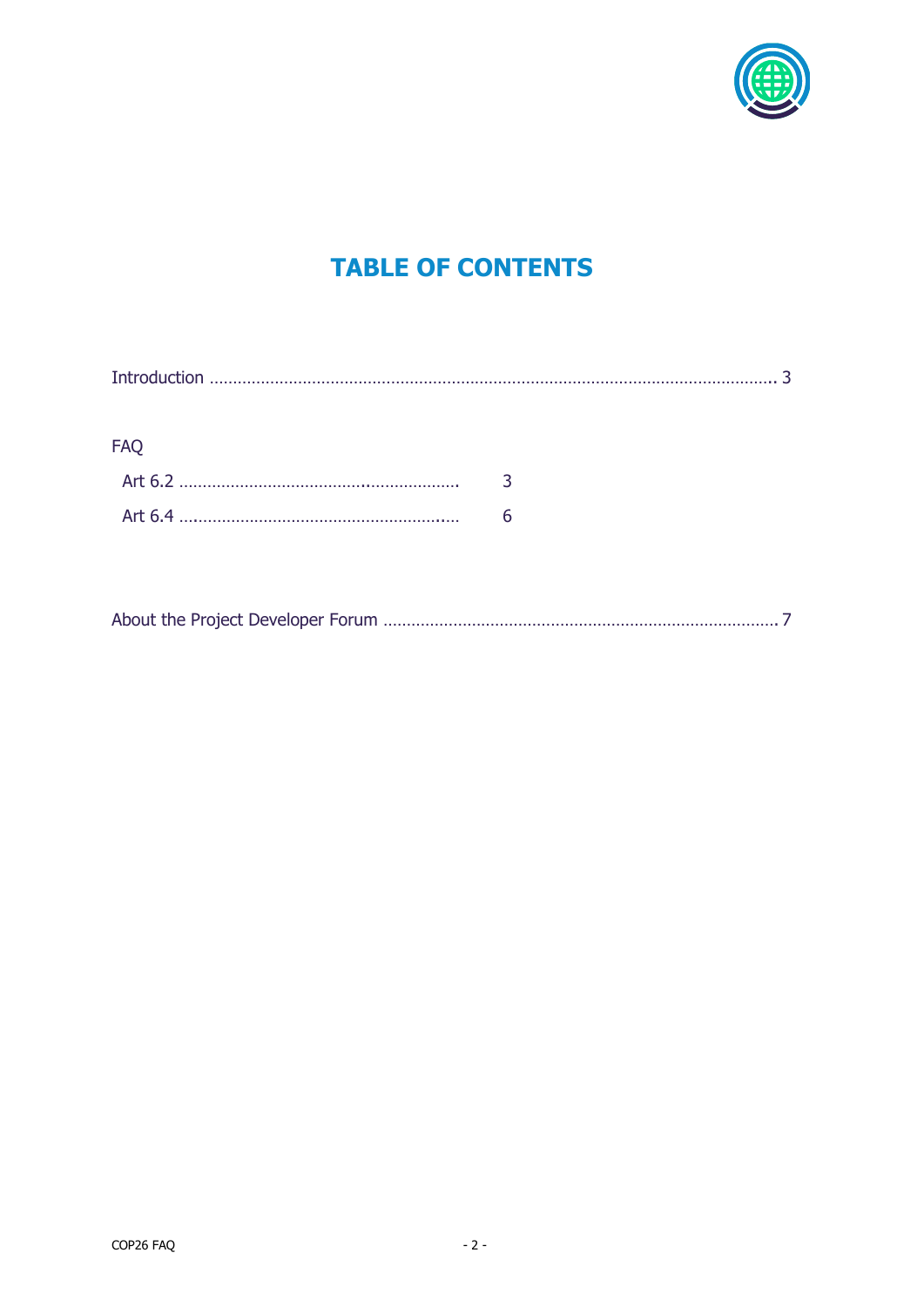

## **Introduction**

After COP26 in Glasgow closed its doors, a sigh of relief ran through the carbon markets. However, after waking up the next morning, question marks were raised. To shed light on the texts that have been decided in Glasgow, we analysed the most important parts for project developers and present the results in this paper.

## **Frequently Asked Questions**

## **ARTICLE 6.2:**

### **I. Internationally transferred mitigation outcomes (ITMOs)**

#### **1. What does Art 6.2 say about Emission Avoidance?**

Answer: REDD+/removals etc. are principally included but have to meet all Art. 6.4 requirements (permanence, additionality, ….). There is no definition in the text, so interpretation is vague, but more guidance is expected from the Subsidiary Body of Scientific and Technological Advice (SBSTA).

#### **2. ITMOs**

#### **Para. 1(c) What does "other non-GHG metrics" mean?** How else than in t<sub>co2e</sub> could the measures be defined?

Answer: for example, Renewable Power installed in megawatt (MW), because Nationally Determined Contributions (NDCs) are expressed differently.

#### **Para. 1(f) and 2.: What does the first ITMO transfer of a project mean?**

Answer: This is relevant for Corresponding Adjustment (CA). A CA needs to be done at the first transfer in the inventory of the investor country. This means that a CA must be issued the latest with use / cancellation of the ITMOs, if it's not used for the NDC of the host country. So, there is time to develop a project without CA, until the according infrastructure is in place.

### **II. Participation**

**Para 4(e) – Provision of the most recent national inventory report: Is this a firm eligibility requirement which will be enforced by the United Nations Framework Convention on Climate Change (UNFCCC)? What are the consequences if this is not the case?** 

Answer: Most recent inventory reports are a requirement.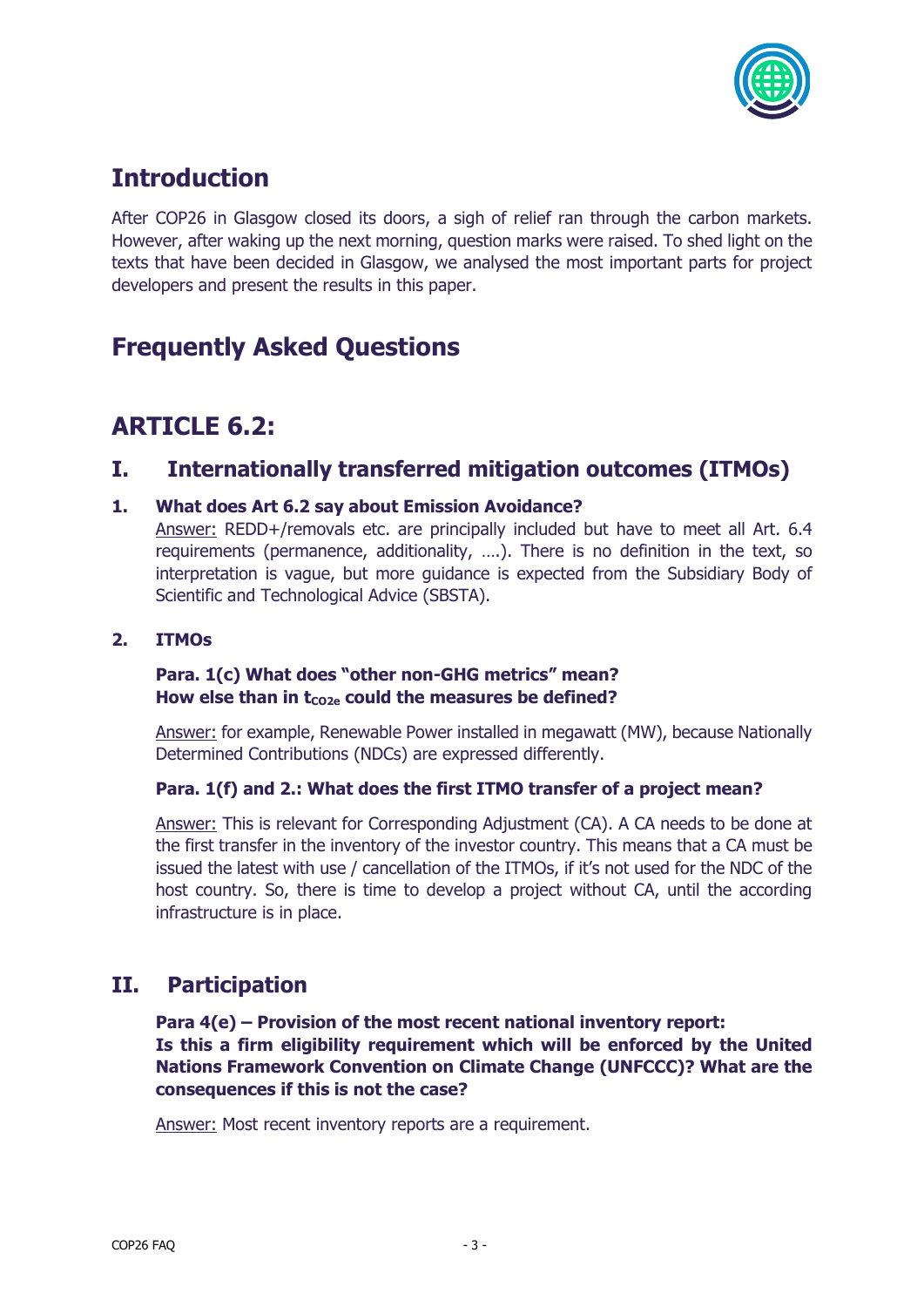

#### **However, if there is no inventory report (non-compliance), are parties excluded from markets?**

Answer: The text is still soft in this regard and the enforcement not clear. However, we assume that without fulfilment, no participation in markets is possible as CAs cannot be issued without inventory.

## **III. Corresponding adjustments**

#### **B – Application of Corresponding Adjustments**

#### **Para 9 – How can credits in Non-GHG metrics be traded?**

Answer: According to this paragraph, ITMOs do not necessarily need to be quantified in tCO2eq but comprise other metrics as well. This will be a challenge for all kinds of registries, and we expect that non-GHG metrics will not be successful in the market. As per para 22(d), non-GHG metrics need to be converted in GHG metrics before they can be reported - and eventually traded.

**Para 10 – Each participating Party with a first or first updated NDC … shall apply corresponding adjustments.** 

**Is this indeed only for countries with first and first updated NDC? What if a country has submitted their second NDC consisting of policies and measures? Is in this case this para not applicable?** 

Answer: NDC "up to 2030" are meant here.

**Para 13 – why is there a reference to 'first' transfers? Is the CA only applicable to first transfers?** 

Answer: See para 2f.

#### **Para 14 – How can a country make a CA if the Emission Reductions (ERs) are not covered in their NDC – will this be reported in the Biennial Transparency Report (BTR)?**

Answer: Transparency associated with international cooperation under Article 6, requires countries to report annually and provide regular information through the Biennial Transparency Reports (BTRs).

#### **15 – Is the understanding correct that an ITMO project resulting in ERs, not covered by the NDC, would not trigger a revision of the NDC?**

Answer: This is correct. There is still a requirement to provide revised inventories through the BTR but only ITMOs covered by the NDC will be reflected in the updated NDC.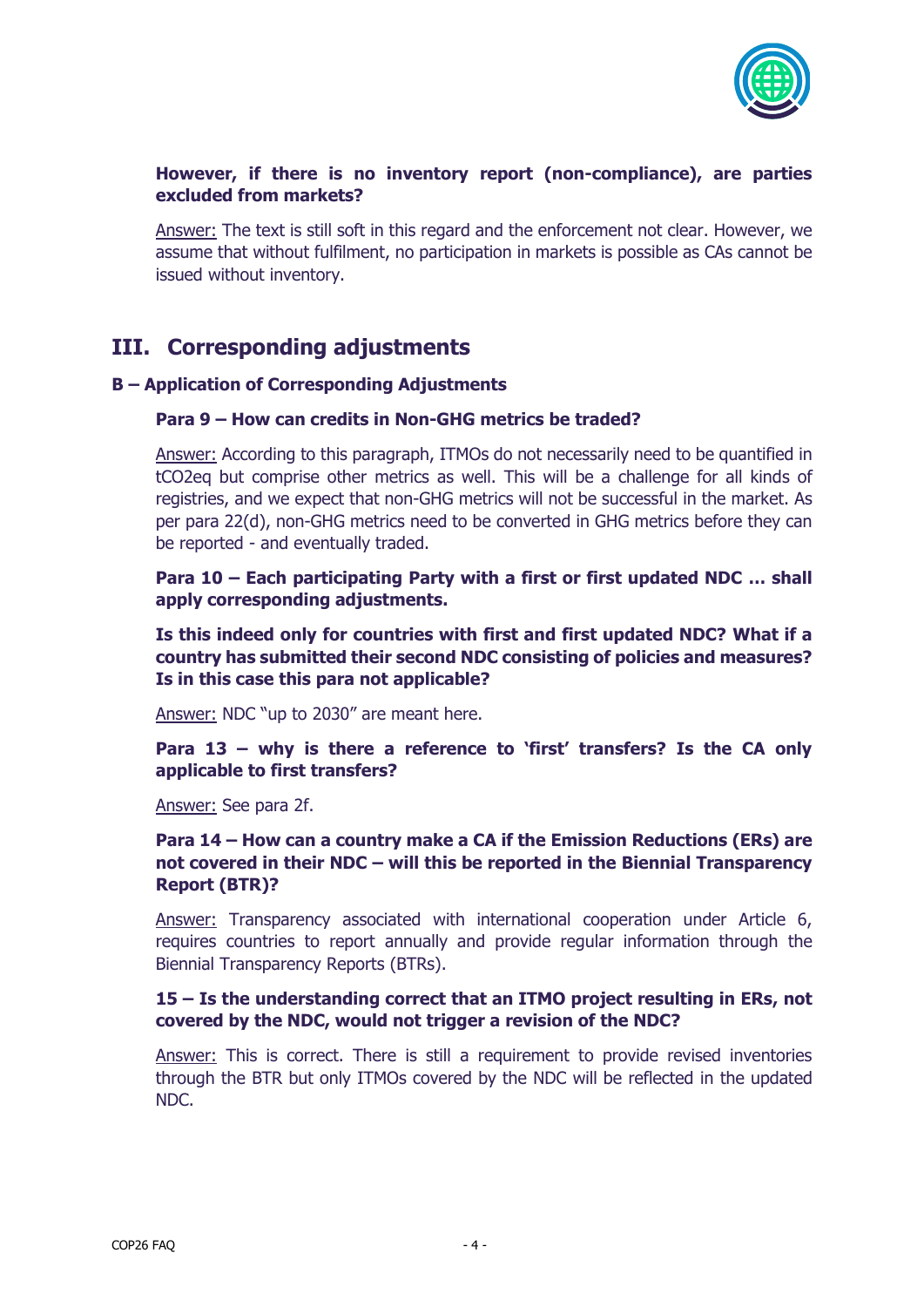

### **IV. Reporting**

**C – Regular information**

**Para 22 – how is a cooperative approach with a corporation which is applying a different standard such as Gold Standard (GS) or the Verified Carbon Standard (VCS) be reflected in the BTR – or is this not reflected at all?** 

**Would this then not increase the overall emissions because of double claiming?** 

**Who would be willing to approve an Article 6.4 project if VCS for example does not require CAs and is not reflected in the BTR?** 

Answer: "Other purposes" are considered voluntary markets. Only unauthorized A6.4ERs can be transferred without CA. Authorized credits have to have CA! Unauthorized credits are allowed! Verra is supporting credit without CA, while GS supports and requires CA. However, the Voluntary Carbon Market Initiative (VCMI) is working on guidance for transparent claims; high integrity and ambition guidance of voluntary corporate climate actions. This will probably result in a voluntary market guidance that mirrors decisions made for Article 6.4.

**Para 22(d) – "Where a mitigation outcome is measured and first transferred in a non-GHG metric determined by the participating Parties, ensures that the method for converting the non-GHG metric into t**  $_{\text{co2ea}}$  **is appropriate for the specific non-GHG metric and the mitigation scenario in which it is applied."**

**Does this mean that ultimately all projects must apply a GHG metrics (tCO2e)?**

Answer: Yes, otherwise a market mechanism could not be established.

### **VI. Recording and tracking**

#### **Para 29 – can all countries also get holding accounts for project developers? Or is there just one account per country?**

Answer: There should be a UNFCCC registry for every country where project developers have a holding account, that is linked to a central registry.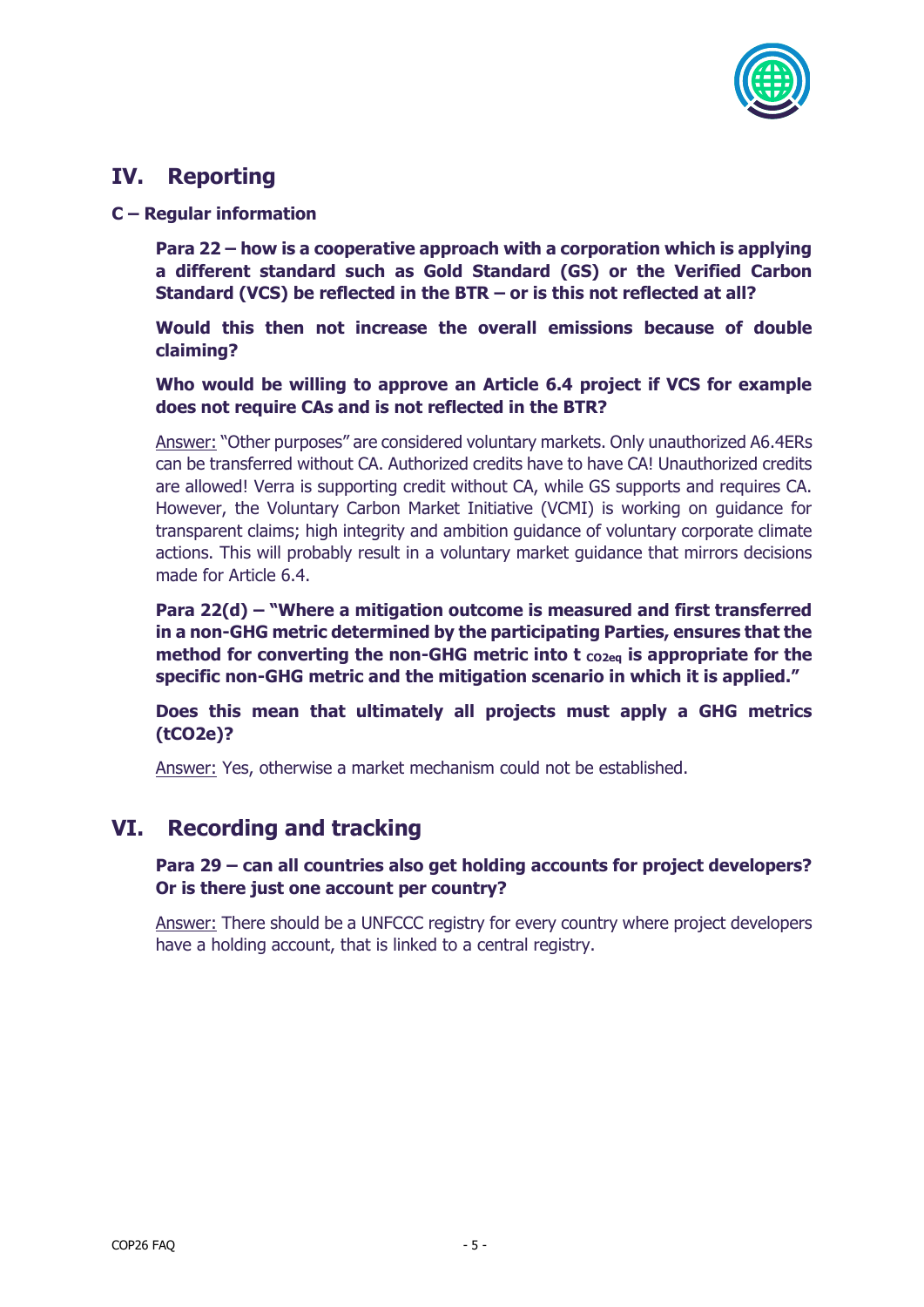

### **VII. Ambition in mitigation and adaptation actions**

**Para 39 – this refers to participating parties AND stakeholders (such as corporations) – is this statement directed towards offsetting and Voluntary Carbon Markets (VCMs)?**

Answer: It seems so. As a corporation that claims carbon neutrality via an offset does not report these offsets into the national inventory, the cancellation of ITMOs will contribute to overall mitigation as it is not contributing to international mitigation purposes otherwise.

## **ARTICLE 6.4**

### **I. First transfer from the mechanism registry**

**Para 59 – are the 2% cancellation fees ONLY deducted from the first transfer? Not from subsequent transfers?**

Answer: We have a very clear understanding that this is deducted only one time!

## **VII. Levy of share of proceeds for adaptation and administrative expenses**

**Para 67(a-c) – from every issuance, a 5% fee will be deducted for the adaptation fund?**

Answer: As above, we think it is deducted only one time. However, in addition to a share of proceeds defined by the Subsidiary body (SB), there are administrative expenses that are still to be defined by the Conference of the Parties serving as the meeting of the Parties to the Paris Agreement (CMA).